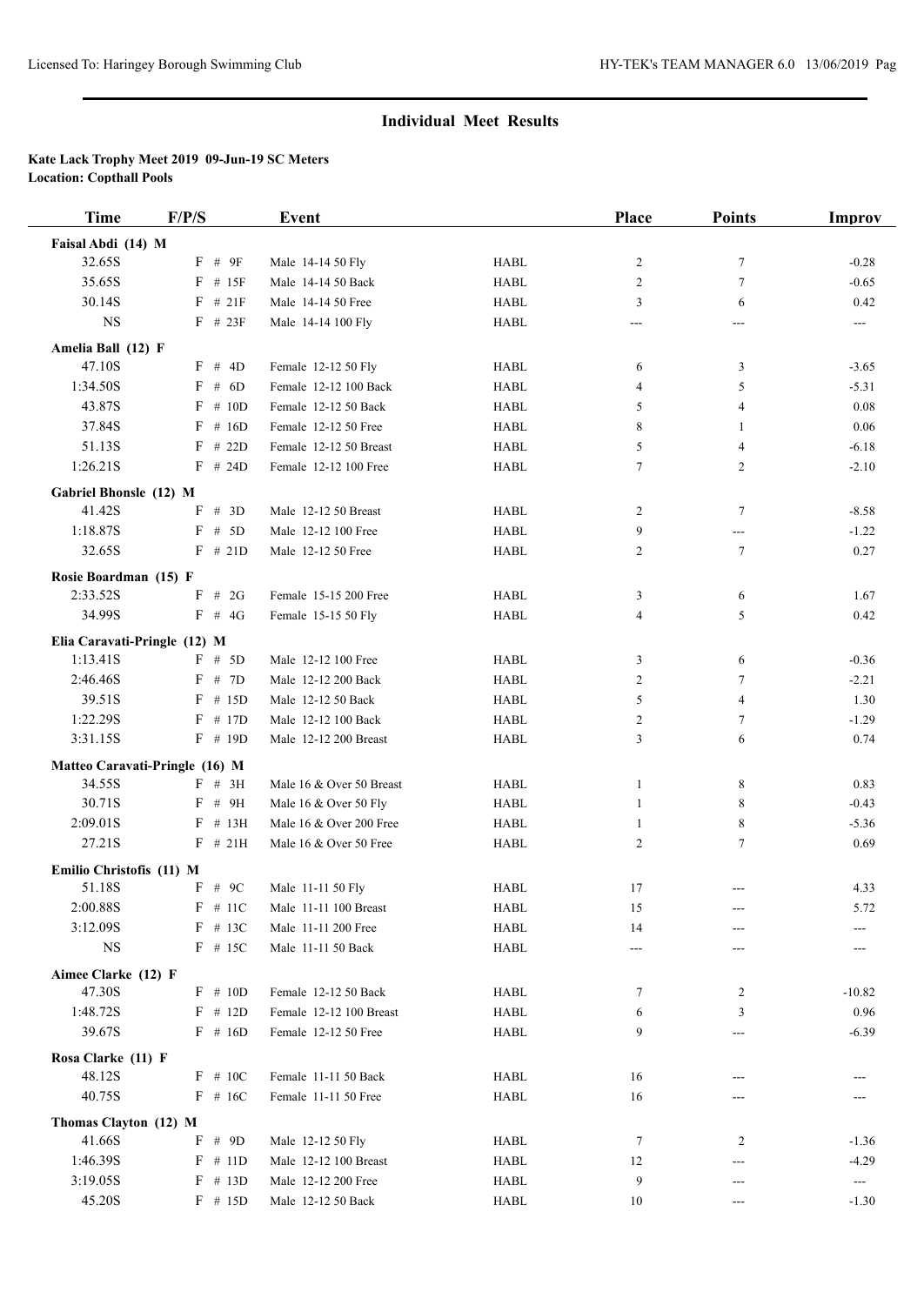| <b>Time</b>               | F/P/S                        | Event                   |             | Place  | <b>Points</b>  | Improv   |
|---------------------------|------------------------------|-------------------------|-------------|--------|----------------|----------|
| Luke Ellingham (14) M     |                              |                         |             |        |                |          |
| 37.80S                    | $F$ # 3F                     | Male 14-14 50 Breast    | <b>HABL</b> | 3      | 6              | $-2.53$  |
| 33.70S                    | $F$ # $9F$                   | Male 14-14 50 Fly       | <b>HABL</b> | 4      | 5              | $\sim$   |
| 1:22.85S                  | $F$ # 11F                    | Male 14-14 100 Breast   | <b>HABL</b> | 1      | 8              | $-8.15$  |
| 30.54S                    | $F$ # 21F                    | Male 14-14 50 Free      | <b>HABL</b> | 5      | 4              | $-1.44$  |
| Lola Emms Bonder (13) F   |                              |                         |             |        |                |          |
| 3:09.18S                  | F # 2E                       | Female 13-13 200 Free   | <b>HABL</b> | 11     | $---$          | $---$    |
|                           |                              |                         |             |        |                |          |
| Elena Eyres (12) F        |                              |                         |             |        |                |          |
| 44.55S                    | $F$ # 10D                    | Female 12-12 50 Back    | <b>HABL</b> | 6      | 3              | 0.22     |
| 35.28S                    | $F$ # 16D                    | Female 12-12 50 Free    | <b>HABL</b> | 6      | 3              | $-0.77$  |
| 48.39S<br>1:22.97S        | $F$ # 22D                    | Female 12-12 50 Breast  | <b>HABL</b> | 4      | 5              | $-3.98$  |
|                           | $F$ # 24D                    | Female 12-12 100 Free   | <b>HABL</b> | 5      | 4              | $-0.37$  |
| Adriana Fazzani (12) F    |                              |                         |             |        |                |          |
| 2:53.12S                  | F # 2D                       | Female 12-12 200 Free   | <b>HABL</b> | 4      | 5              | $-7.54$  |
| 1:30.52S                  | $F$ # 6D                     | Female 12-12 100 Back   | <b>HABL</b> | 3      | 6              | $-3.37$  |
| 3:30.71S                  | $F$ # 8D                     | Female 12-12 200 Breast | <b>HABL</b> | 1      | 8              | 10.62    |
| 42.64S                    | $F \# 10D$                   | Female 12-12 50 Back    | <b>HABL</b> | 4      | 5              | $-0.95$  |
| 1:38.53S                  | $F$ # 12D                    | Female 12-12 100 Breast | <b>HABL</b> | 3      | 6              | $-0.54$  |
| 34.97S                    | $F$ # 16D                    | Female 12-12 50 Free    | <b>HABL</b> | 5      | 4              | $-2.29$  |
| 45.35S                    | $F$ # 22D                    | Female 12-12 50 Breast  | <b>HABL</b> | 3      | 6              | $-0.84$  |
| 1:23.00S                  | $F$ # 24D                    | Female 12-12 100 Free   | <b>HABL</b> | 6      | 3              | $-3.54$  |
| Isabella Floriani (11) F  |                              |                         |             |        |                |          |
| 2:46.25S                  | $F$ # 2C                     | Female 11-11 200 Free   | <b>HABL</b> | 4      | 5              | $-6.41$  |
| 1:29.27S                  | # $6C$<br>F                  | Female 11-11 100 Back   | <b>HABL</b> | 7      | $\overline{c}$ | $-5.42$  |
| 3:39.71S                  | $F$ # 8C                     | Female 11-11 200 Breast | <b>HABL</b> | 3      | 6              | $-2.95$  |
| 42.16S                    | $F \# 10C$                   | Female 11-11 50 Back    | <b>HABL</b> | 8      | 1              | $-1.18$  |
| 1:45.19S                  | $F$ # 12C                    | Female 11-11 100 Breast | <b>HABL</b> | 5      | 4              | $-2.75$  |
| 35.69S                    | $F$ # 16C                    | Female 11-11 50 Free    | <b>HABL</b> | 7      | $\overline{2}$ | $-1.07$  |
| Aksel Gerhardstein (12) M |                              |                         |             |        |                |          |
| 47.05S                    | F # 3D                       | Male 12-12 50 Breast    | <b>HABL</b> | 8      | $\mathbf{1}$   | $-2.52$  |
| 1:14.98S                  | $F$ # 5D                     | Male 12-12 100 Free     | <b>HABL</b> | 5      | 4              | $-3.88$  |
| 42.91S                    | $F$ # 9D                     | Male 12-12 50 Fly       | <b>HABL</b> | 8      | 1              | $-1.28$  |
| 1:44.55S                  | $F$ # 11D                    | Male 12-12 100 Breast   | <b>HABL</b> | $10\,$ |                | $-5.41$  |
| 2:42.19S                  | $F$ # 13D                    | Male 12-12 200 Free     | HABL        | 5      | 4              | $-10.50$ |
| 41.93S                    | $F$ # 15D                    | Male 12-12 50 Back      | <b>HABL</b> | 8      | 1              | $-0.78$  |
| Shakil Giordani (16) M    |                              |                         |             |        |                |          |
| X 57.59S                  | $F$ # 17H                    | Male 16 & Over 100 Back | HABL        | ---    | ---            | 0.16     |
| 24.50S                    | $F$ # 21H                    | Male 16 & Over 50 Free  | <b>HABL</b> | -1     | 8              | 0.37     |
| X 58.08S                  | $F$ # 23H                    | Male 16 & Over 100 Fly  | HABL        |        |                | 0.15     |
|                           | Miranda Gomez-Velasco (14) F |                         |             |        |                |          |
| 2:56.60S                  | $F$ # 2F                     | Female 14-14 200 Free   | <b>HABL</b> | 4      | 5              | 4.78     |
| 39.60S                    | $F$ # $4F$                   | Female 14-14 50 Fly     | <b>HABL</b> | 3      | 6              | 1.52     |
| 3:57.75S                  | $F$ # $8F$                   | Female 14-14 200 Breast | HABL        | 2      | 7              | 11.46    |
| 43.05S                    | $F \# 10F$                   | Female 14-14 50 Back    | HABL        | 3      | 6              | 2.09     |
| 1:50.50S                  | $F$ # 12 $F$                 | Female 14-14 100 Breast | HABL        | 5      | 4              | 5.71     |
| 33.89S                    | $F$ # 16F                    | Female 14-14 50 Free    | HABL        | 5      | 4              | 1.06     |
| 1:37.13S                  | $F$ # 18 $F$                 | Female 14-14 100 Fly    | HABL        | 3      | 6              | 7.75     |
| 48.21S                    | $F$ # 22 $F$                 | Female 14-14 50 Breast  | HABL        | 5      | 4              | 0.36     |
| 1:17.97S                  | $F$ # 24F                    | Female 14-14 100 Free   | <b>HABL</b> | 4      | 5              | 4.48     |
|                           |                              |                         |             |        |                |          |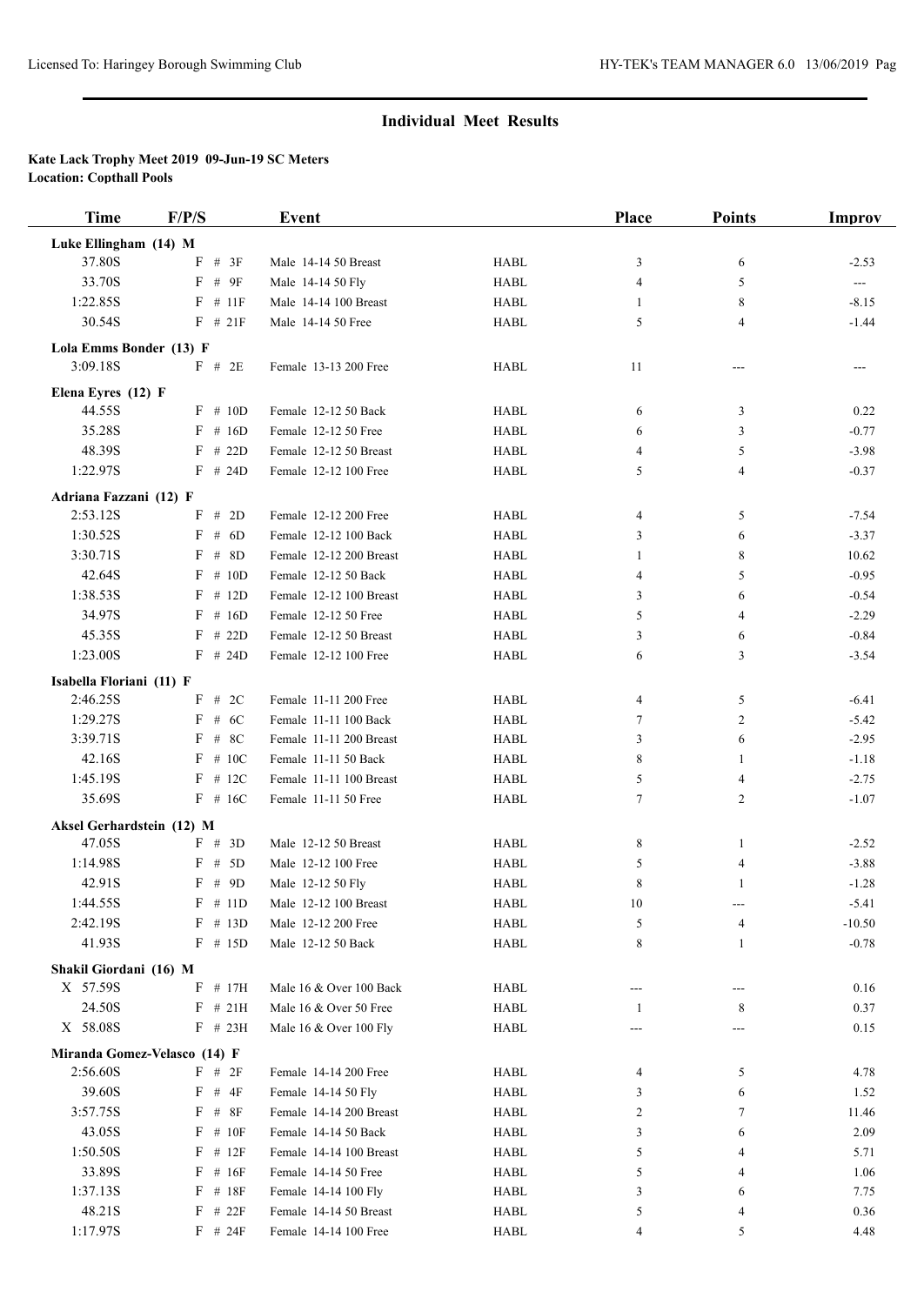| <b>Time</b>                             | F/P/S        | <b>Event</b>              |             | <b>Place</b>   | <b>Points</b>  | <b>Improv</b> |
|-----------------------------------------|--------------|---------------------------|-------------|----------------|----------------|---------------|
| Tamara Gomez-Velasco (10) F             |              |                           |             |                |                |               |
| 1:19.76S DQ                             | F # 4B       | Female 10-10 50 Fly       | <b>HABL</b> | ---            | ---            |               |
| 57.56S DQ                               | $F$ # 10B    | Female 10-10 50 Back      | <b>HABL</b> | ---            | ---            | ---           |
| 53.43S                                  | $F$ # 16B    | Female 10-10 50 Free      | <b>HABL</b> | 31             | ---            |               |
| 1:15.19S                                | $F$ # 22B    | Female 10-10 50 Breast    | <b>HABL</b> | 19             | ---            |               |
| Drew Greenan-Kitchener (17) F           |              |                           |             |                |                |               |
| 44.62S                                  | $F$ # 4H     | Female 16 & Over 50 Fly   | <b>HABL</b> | 1              | 8              | 2.96          |
| 39.83S                                  | $F$ # 16H    | Female 16 & Over 50 Free  | <b>HABL</b> | 3              | 6              | 1.45          |
| 1:26.24S                                | $F$ # 24H    | Female 16 & Over 100 Free | <b>HABL</b> | 2              | $\tau$         | 1.11          |
|                                         |              |                           |             |                |                |               |
| Georgia Greensmith (11) F<br>42.71S     | F # 4C       | Female 11-11 50 Fly       | <b>HABL</b> | 8              | 1              | $-4.85$       |
| 43.62S                                  | $F$ # 10C    | Female 11-11 50 Back      | <b>HABL</b> | 10             | ---            | $-10.11$      |
| 35.67S                                  | $F$ # 16C    | Female 11-11 50 Free      | <b>HABL</b> | 6              | 3              | 1.03          |
| 1:21.21S                                | $F$ # 24C    | Female 11-11 100 Free     | <b>HABL</b> | 7              | $\overline{2}$ | $-8.17$       |
|                                         |              |                           |             |                |                |               |
| Kyrique Cameron Griffith-Preprah (13) M |              |                           |             |                |                |               |
| DQ                                      | $F$ # 9E     | Male 13-13 50 Fly         | <b>HABL</b> | ---            | $---$          | $---$         |
| 41.90S                                  | $F$ # 15E    | Male 13-13 50 Back        | <b>HABL</b> | 5              | $\overline{4}$ | $-6.66$       |
| 33.98S                                  | $F$ # 21E    | Male 13-13 50 Free        | <b>HABL</b> | 9              | ---            | $-0.28$       |
| Maja Grzybek (12) F                     |              |                           |             |                |                |               |
| 2:45.42S                                | F # 2D       | Female 12-12 200 Free     | <b>HABL</b> | 3              | 6              | $-14.86$      |
| 40.87S                                  | F # 4D       | Female 12-12 50 Fly       | <b>HABL</b> | 4              | 5              | $-0.70$       |
| 1:39.00S                                | $F$ # 12D    | Female 12-12 100 Breast   | <b>HABL</b> | 4              | 5              | $-5.90$       |
| 33.27S                                  | $F$ # 16D    | Female 12-12 50 Free      | <b>HABL</b> | 2              | $\tau$         | $-1.00$       |
| 45.32S                                  | $F$ # 22D    | Female 12-12 50 Breast    | <b>HABL</b> | 2              | $\tau$         | $-1.65$       |
| 1:15.97S                                | $F$ # 24D    | Female 12-12 100 Free     | <b>HABL</b> | $\overline{2}$ | $\tau$         | $-5.42$       |
| Arun Hamilton McMahon (13) M            |              |                           |             |                |                |               |
| 30.71S                                  | $F$ # $9E$   | Male 13-13 50 Fly         | <b>HABL</b> | 1              | 8              | $-0.50$       |
| DQ                                      | $F$ # 15E    | Male 13-13 50 Back        | <b>HABL</b> | ---            | ---            | ---           |
| 1:09.57S                                | $F$ # 17E    | Male 13-13 100 Back       | <b>HABL</b> | 1              | 8              | $-0.09$       |
| 28.46S                                  | $F$ # 21E    | Male 13-13 50 Free        | <b>HABL</b> | 1              | 8              | $-0.06$       |
| Isla Hampton Phillips (11) F            |              |                           |             |                |                |               |
| 2:09.25S DQ                             | $F$ # 12C    | Female 11-11 100 Breast   | <b>HABL</b> | ---            | $---$          | $---$         |
| 47.09S                                  | $F$ # 16C    | Female 11-11 50 Free      | HABL        | 28             | ---            | $-2.03$       |
|                                         |              |                           |             |                |                |               |
| Stephen Harden Wilson (14) M            |              |                           |             |                |                |               |
| 35.62S                                  | F # 9F       | Male 14-14 50 Fly         | <b>HABL</b> | 6              | 3              | $-1.58$       |
| 1:36.24S                                | $F$ # 11F    | Male 14-14 100 Breast     | <b>HABL</b> | 4              | 5              | $-1.92$       |
| 2:27.83S                                | $F$ # 13 $F$ | Male 14-14 200 Free       | <b>HABL</b> | 3              | 6              | $-4.20$       |
| 36.15S                                  | $F$ # 15F    | Male 14-14 50 Back        | <b>HABL</b> | 3              | 6              | 0.38          |
| 1:20.23S                                | $F$ # 17 $F$ | Male 14-14 100 Back       | <b>HABL</b> | 4              | 5              | 1.15          |
| 31.28S                                  | $F$ # 21F    | Male 14-14 50 Free        | <b>HABL</b> | 6              | 3              | 0.16          |
| Lexie Harris (14) F                     |              |                           |             |                |                |               |
| 1:45.21S                                | $F$ # 12 $F$ | Female 14-14 100 Breast   | <b>HABL</b> | 4              | 5              |               |
| 37.65S                                  | $F$ # 16F    | Female 14-14 50 Free      | <b>HABL</b> | 7              | $\overline{2}$ |               |
| Josie Hesketh (11) F                    |              |                           |             |                |                |               |
| 1:24.53S                                | F # 6C       | Female 11-11 100 Back     | HABL        | 2              | $\tau$         | $-2.14$       |
| 38.37S                                  | $F \# 10C$   | Female 11-11 50 Back      | HABL        | 3              | 6              | 0.48          |
| 36.08S                                  | $F$ # 16C    | Female 11-11 50 Free      | <b>HABL</b> | 8              | $\mathbf{1}$   | $-0.60$       |
|                                         |              |                           |             |                |                |               |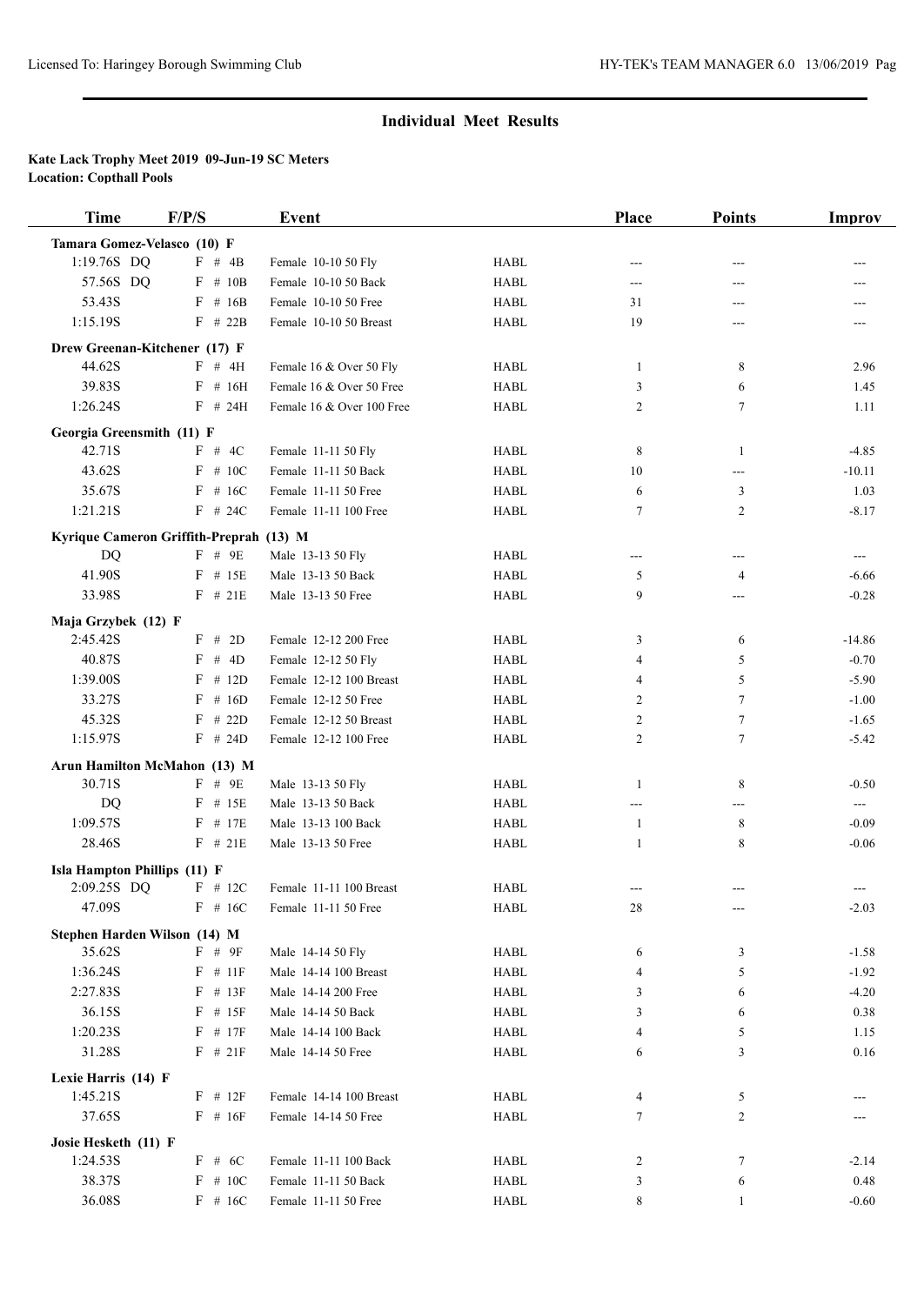| <b>Time</b>                 | F/P/S                         | <b>Event</b>                             |                            | Place       | <b>Points</b>  | Improv                 |
|-----------------------------|-------------------------------|------------------------------------------|----------------------------|-------------|----------------|------------------------|
| Jamie Holland (13) M        |                               |                                          |                            |             |                |                        |
| 48.20S                      | $F$ # 3E                      | Male 13-13 50 Breast                     | <b>HABL</b>                | $\,$ 8 $\,$ | $\mathbf{1}$   | $-3.27$                |
| 1:16.62S                    | $F$ # 5E                      | Male 13-13 100 Free                      | <b>HABL</b>                | 9           | ---            | $-5.87$                |
| 38.90S                      | $F$ # 9E                      | Male 13-13 50 Fly                        | <b>HABL</b>                | 8           | $\mathbf{1}$   | $-5.45$                |
| 2:43.94S                    | $F$ # 13E                     | Male 13-13 200 Free                      | <b>HABL</b>                | 6           | 3              | $-6.91$                |
| 42.03S                      | $F$ # 15E                     | Male 13-13 50 Back                       | <b>HABL</b>                | 6           | 3              | $-2.95$                |
| 1:35.94S                    | $F$ # 17E                     | Male 13-13 100 Back                      | <b>HABL</b>                | 6           | 3              | $-7.44$                |
| 33.95S                      | $F$ # 21E                     | Male 13-13 50 Free                       | <b>HABL</b>                | 8           | $\mathbf{1}$   | $-2.30$                |
| Kathryn Holland (13) F      |                               |                                          |                            |             |                |                        |
| 40.82S                      | $F$ # 4E                      | Female 13-13 50 Fly                      | <b>HABL</b>                | 10          | ---            | $-2.48$                |
| 1:25.54S                    | $F$ # 6E                      | Female 13-13 100 Back                    | <b>HABL</b>                | 4           | 5              | $-0.92$                |
| 42.26S                      | $F$ # 10E                     | Female 13-13 50 Back                     | <b>HABL</b>                | 11          | ---            | $-0.51$                |
| 34.67S                      | $F$ # 16E                     | Female 13-13 50 Free                     | <b>HABL</b>                | 14          | ---            | $-0.86$                |
| 3:02.22S                    | $F$ # 20E                     | Female 13-13 200 Back                    | <b>HABL</b>                | 5           | $\overline{4}$ | $\sim$ $\sim$          |
| 47.64S                      | $F$ # 22E                     | Female 13-13 50 Breast                   | <b>HABL</b>                | 9           | ---            | $-0.99$                |
| 1:15.64S                    | $F$ # 24E                     | Female 13-13 100 Free                    | <b>HABL</b>                | 7           | $\overline{2}$ | $-4.29$                |
|                             |                               |                                          |                            |             |                |                        |
| Hayden Hoole (15) M         | $F \# 3G$                     |                                          |                            |             |                |                        |
| 34.80S<br>59.36S            | $F$ # 5G                      | Male 15-15 50 Breast                     | <b>HABL</b><br><b>HABL</b> | 1           | 8              | 0.30                   |
| 28.95S                      | $F$ # 9G                      | Male 15-15 100 Free<br>Male 15-15 50 Fly |                            | 1           | 8              | 0.56                   |
|                             |                               |                                          | <b>HABL</b>                | 1           | 8              | 0.55                   |
| 2:14.51S                    | $F$ # 13G                     | Male 15-15 200 Free                      | <b>HABL</b>                | 1           | 8              | $-3.57$                |
| 31.47S                      | $F$ # 15G                     | Male 15-15 50 Back                       | <b>HABL</b>                | 1           | 8              | 0.67                   |
| 26.71S                      | $F$ # 21G                     | Male 15-15 50 Free                       | <b>HABL</b>                | 1           | 8              | 0.08                   |
| 1:08.19S                    | $F$ # 23G                     | Male 15-15 100 Fly                       | <b>HABL</b>                | 1           | 8              | 1.61                   |
|                             | Alejandro Isaza Ocampo (17) M |                                          |                            |             |                |                        |
| 58.06S                      | $F$ # 5H                      | Male 16 & Over 100 Free                  | <b>HABL</b>                | 1           | 8              | 2.09                   |
| 2:26.81S                    | $F$ # 7H                      | Male 16 & Over 200 Back                  | <b>HABL</b>                | 1           | 8              | 7.58                   |
| Tatiana Isaza Ocampo (13) F |                               |                                          |                            |             |                |                        |
| 2:40.06S                    | $F$ # 2E                      | Female 13-13 200 Free                    | <b>HABL</b>                | 7           | 2              | $-8.47$                |
| 35.89S                      | $F$ # 4E                      | Female 13-13 50 Fly                      | <b>HABL</b>                | 3           | 6              | 0.08                   |
| Alvina Jakupi (13) F        |                               |                                          |                            |             |                |                        |
| 48.43S                      | $F$ # 4E                      | Female 13-13 50 Fly                      | <b>HABL</b>                | 12          |                | 2.08                   |
| 1:39.71S                    | $F$ # 6E                      | Female 13-13 100 Back                    | <b>HABL</b>                | 7           | 2              | 1.46                   |
| 45.46S                      | $F$ # 10E                     | Female 13-13 50 Back                     | HABL                       | 14          |                | 1.96                   |
| 37.73S                      | $F$ # 16E                     | Female 13-13 50 Free                     | HABL                       | 18          | ---            | 0.20                   |
| 52.38S                      | $F$ # 22E                     | Female 13-13 50 Breast                   | HABL                       | 10          |                | $\qquad \qquad \cdots$ |
| 1:22.37S                    | $F$ # 24E                     | Female 13-13 100 Free                    | HABL                       | 11          | ---            | $-2.83$                |
| Jessie Le May (10) F        |                               |                                          |                            |             |                |                        |
| 46.31S                      | $F \# 10B$                    | Female 10-10 50 Back                     | HABL                       | 18          |                | $-3.91$                |
| 2:03.04S                    | $F$ # 12B                     | Female 10-10 100 Breast                  | <b>HABL</b>                | 16          |                | 3.58                   |
| 40.78S                      | $F$ # 16B                     | Female 10-10 50 Free                     | HABL                       | 22          |                | $-1.54$                |
| Isabella Lechley (11) F     |                               |                                          |                            |             |                |                        |
| 52.54S                      | F # 4C                        | Female 11-11 50 Fly                      | HABL                       | 15          |                | $-9.09$                |
| 50.71S                      | $F \# 10C$                    | Female 11-11 50 Back                     | <b>HABL</b>                | 19          | ---            | $-1.52$                |
| 2:04.13S                    | $F$ # 12C                     | Female 11-11 100 Breast                  | HABL                       | 16          | ---            | $-17.72$               |
| 43.73S                      | $F$ # 16C                     | Female 11-11 50 Free                     | HABL                       | 21          | ---            | $-1.49$                |
|                             |                               |                                          |                            |             |                |                        |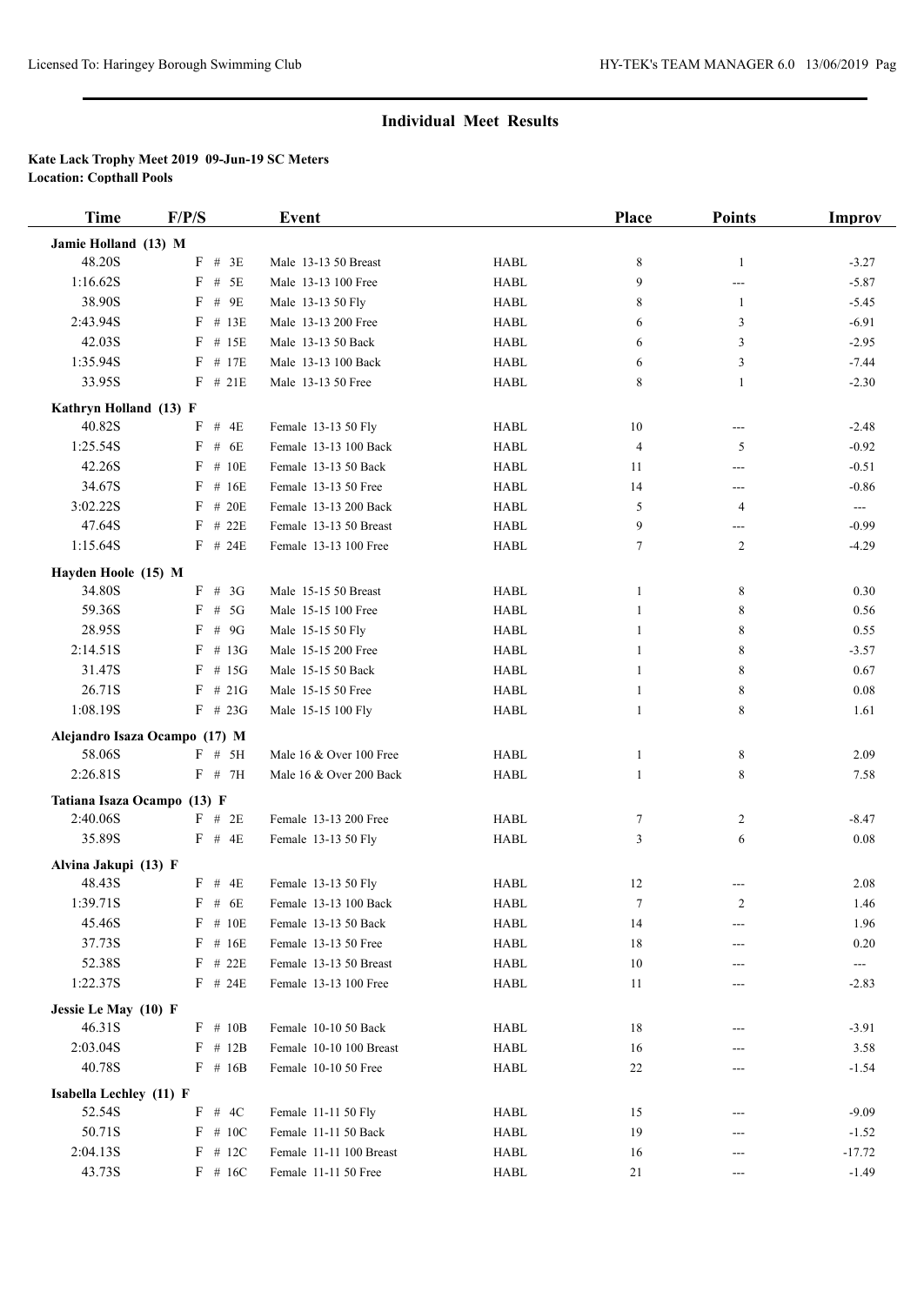| <b>Time</b>                       | F/P/S       | Event                       |             | <b>Place</b>   | <b>Points</b>  | Improv        |
|-----------------------------------|-------------|-----------------------------|-------------|----------------|----------------|---------------|
| Samuel Lindsell (11) M            |             |                             |             |                |                |               |
| 46.60S                            | F<br>$#$ 9C | Male 11-11 50 Fly           | <b>HABL</b> | 16             |                | $-7.21$       |
| 45.15S                            | $F$ # 15C   | Male 11-11 50 Back          | <b>HABL</b> | 8              | 1              | $-17.30$      |
| Frieda Miller (11) F              |             |                             |             |                |                |               |
| 50.31S DQ                         | $F$ # 4C    | Female 11-11 50 Fly         | <b>HABL</b> | ---            | $---$          | $\sim$ $\sim$ |
| 1:46.02S                          | $F$ # 6C    | Female 11-11 100 Back       | <b>HABL</b> | 12             | ---            | $-2.25$       |
| 49.67S                            | $F$ # 10C   | Female 11-11 50 Back        | <b>HABL</b> | 17             | ---            | $-3.20$       |
| 38.58S                            | $F$ # 16C   | Female 11-11 50 Free        | <b>HABL</b> | 14             | ---            | $-2.36$       |
|                                   |             |                             |             |                |                |               |
| Katy Mitchell (12) F<br>45.89S    | F # 4D      | Female 12-12 50 Fly         | <b>HABL</b> | 5              | 4              | 1.67          |
| 1:37.07S                          | $F$ # 6D    | Female 12-12 100 Back       | <b>HABL</b> | 5              | 4              | $-2.84$       |
| 1:54.97S                          | $F$ # 12D   | Female 12-12 100 Breast     | <b>HABL</b> | $\tau$         | $\overline{c}$ | $---$         |
|                                   |             |                             |             |                |                |               |
| Ardit Morina (9) M                |             |                             |             |                |                |               |
| 1:03.29S                          | F # 3A      | Male 9-9 50 Breast          | <b>HABL</b> | 12             | ---            | ---           |
| Alexander Mulvihill (12) M        |             |                             |             |                |                |               |
| 43.46S                            | F # 3D      | Male 12-12 50 Breast        | <b>HABL</b> | 5              | $\overline{4}$ | $-2.00$       |
| 3:04.42S                          | F # 7D      | Male 12-12 200 Back         | <b>HABL</b> | 6              | 3              | $-8.61$       |
| 1:37.17S                          | $F$ # 11D   | Male 12-12 100 Breast       | <b>HABL</b> | 5              | 4              | $-3.46$       |
| 39.97S                            | $F$ # 15D   | Male 12-12 50 Back          | <b>HABL</b> | 6              | 3              | $-1.80$       |
| Shameiah Nanton (10) F            |             |                             |             |                |                |               |
| 43.20S                            | $F$ # 10B   | Female 10-10 50 Back        | <b>HABL</b> | 10             | $---$          | 0.48          |
| 1:52.36S                          | $F$ # 12B   | Female 10-10 100 Breast     | <b>HABL</b> | 8              | 1              | ---           |
| 37.62S                            | $F$ # 16B   | Female 10-10 50 Free        | <b>HABL</b> | 10             | ---            | 1.79          |
| Jason Pedraza-Eguia (10) M        |             |                             |             |                |                |               |
| 1:05.99S                          | $F$ # 3B    | Male 10-10 50 Breast        | <b>HABL</b> | 15             | ---            | ---           |
| 1:53.12S                          | $F$ # 5B    | Male 10-10 100 Free         | <b>HABL</b> | 17             | ---            |               |
|                                   |             |                             |             |                |                |               |
| Rose Pepperday (18) F<br>2:18.27S | # 2H<br>F   | Female 16 & Over 200 Free   | <b>HABL</b> | 1              | 8              | 0.78          |
| 3:02.11S                          | # $8H$<br>F | Female 16 & Over 200 Breast | <b>HABL</b> | $\mathbf{1}$   | 8              | 7.04          |
| 2:46.08S                          | $F$ # 14H   | Female 16 & Over 200 Fly    | <b>HABL</b> | 1              | 8              | 10.08         |
| 30.55S                            | # 16H<br>F  | Female 16 & Over 50 Free    | <b>HABL</b> | 1              | 8              | 0.38          |
| 1:04.79S                          | $F$ # 24H   | Female 16 & Over 100 Free   | <b>HABL</b> | 1              | 8              | 0.70          |
|                                   |             |                             |             |                |                |               |
| Francesca Rattigan (11) F         |             |                             |             |                |                |               |
| 36.43S                            | F # 4C      | Female 11-11 50 Fly         | HABL        | 2              | 7              | $-1.51$       |
| 1:25.64S                          | $F$ # 6C    | Female 11-11 100 Back       | <b>HABL</b> | 3              | 6              | $-3.11$       |
| 38.15S                            | $F$ # 10C   | Female 11-11 50 Back        | <b>HABL</b> | $\overline{c}$ | 7              | $-1.95$       |
| 33.18S                            | $F$ # 16C   | Female 11-11 50 Free        | <b>HABL</b> | 3              | 6              | $-0.56$       |
| 1:37.05S                          | F # 18C     | Female 11-11 100 Fly        | HABL        | $\overline{4}$ | 5              | 1.42          |
| Luca Ridard (11) M                |             |                             |             |                |                |               |
| 1:09.07S                          | $F$ # 5C    | Male 11-11 100 Free         | <b>HABL</b> | 5              | 4              | $-0.43$       |
| 2:47.23S                          | F # 7C      | Male 11-11 200 Back         | HABL        | 6              | 3              | $-5.43$       |
| 37.36S                            | F # 9C      | Male 11-11 50 Fly           | HABL        | 6              | 3              | $-1.78$       |
| 2:31.03S                          | F # 13C     | Male 11-11 200 Free         | HABL        | 7              | $\overline{c}$ | 0.25          |
| 1:20.02S                          | $F$ # 17C   | Male 11-11 100 Back         | HABL        | 4              | 5              | $-2.27$       |
| 32.32S                            | $F$ # 21C   | Male 11-11 50 Free          | HABL        | 4              | 5              | 0.46          |
| Lilli Robertson (11) F            |             |                             |             |                |                |               |
| 51.09S                            | $F$ # 10C   | Female 11-11 50 Back        | HABL        | 20             |                | $-0.39$       |
| 47.05S                            | $F$ # 16C   | Female 11-11 50 Free        | <b>HABL</b> | 26             | ---            | $-7.29$       |
|                                   |             |                             |             |                |                |               |